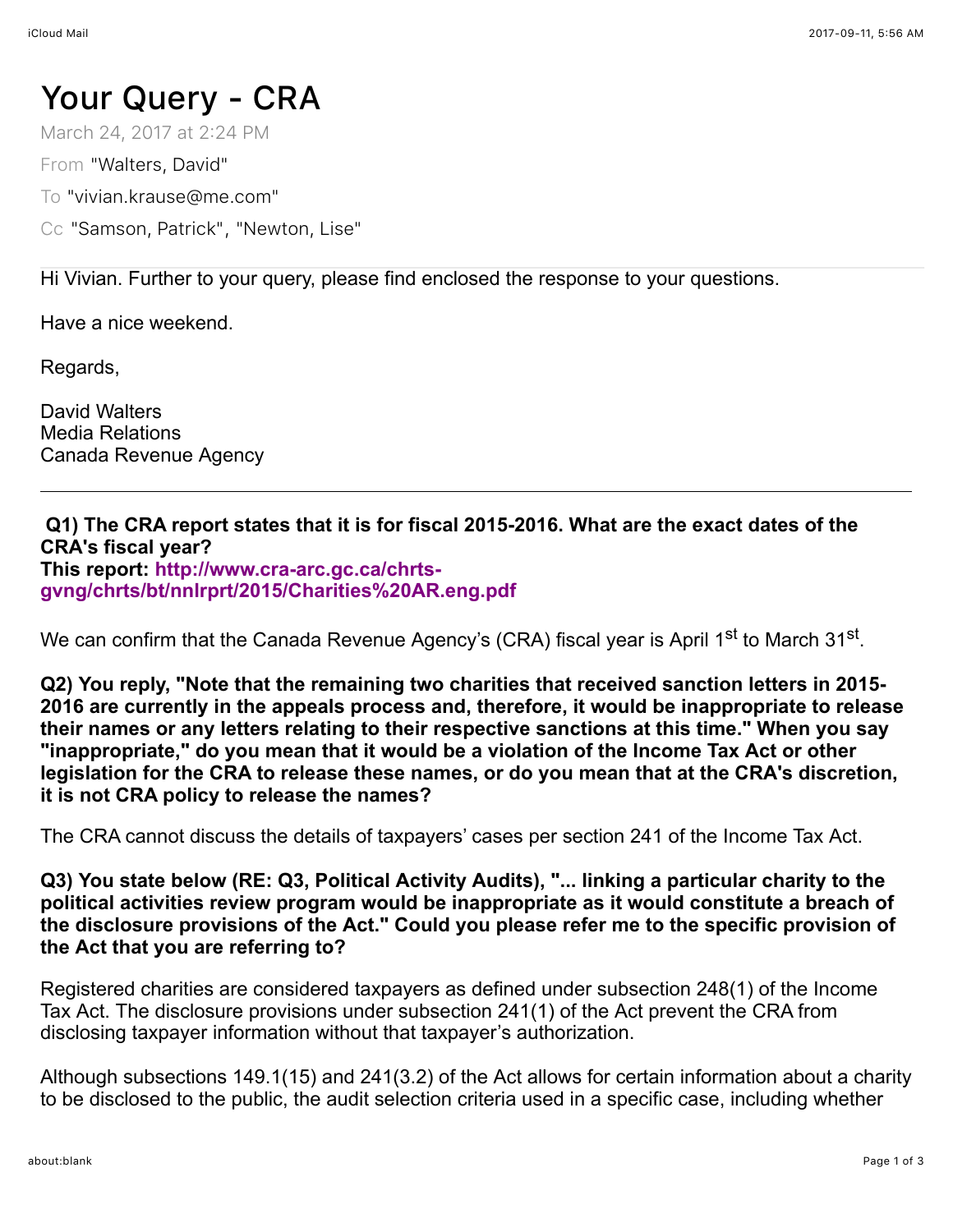that audit falls under a specific audit project, does not form part of the information that the Minister may make available to the public. Therefore, disclosing such information would constitute a breach of subsection 241(1) of the Act.

## **Q4) You state, "The Agency established a consultation panel made up of five individuals with expertise in the regulatory issues facing charities." Could you please provide the names of the five individuals?**

The names of the consultation panel members, and a brief biography of each member, can be found [in the following News Release: Minister Lebouthillier announces consultations with charities to](http://news.gc.ca/web/article-en.do;jsessionid=72790387cd2f1c37da15a7b7734c86f700a39ed0aa3e556ce7f55893a4d89b1f.e38RbhaLb3qNe3eNbhb0?crtr.sj1D=&crtr.mnthndVl=12&mthd=advSrch&crtr.dpt1D=450&nid=1130449&crtr.lc1D=&crtr.tp1D=1&crtr.yrStrtVl=2016&crtr.kw=&crtr.dyStrtVl=1&crtr.aud1D=&crtr.mnthStrtVl=1&crtr.page=1&crtr.yrndVl=2016&crtr.dyndVl=31) clarify the rules for their participation in political activities.

**Q5) You state, "The confidentiality provisions of the Income Tax Act prevent the Canada Revenue Agency (CRA) from discussing the affairs of a particular organization without the consent of an authorized representative." Apologies if I am repeating the question here, but could you please refer me to the specific provision of the Act that you are referring to?**

See answer to Q3.

**Q6) From the reports that I have found on-line for 2013, 2014 and 2015, I have compiled the statistics regarding the results of the CRA's audits of registered charities into the attached table. I have not been able to find the same statistics for earlier years. Would it be possible for you to send me the statistics on the overall results of the CRA's audits of charities in 2010, 2011 and 2012? If these statistics are published in existing reports that I have inadvertently missed, please let me know. If you could direct me to a link to these reports, I can dig the statistics out from there.**

The [Audit process for charities](http://www.cra-arc.gc.ca/chrts-gvng/chrts/dtng/dt-prcss-eng.html) webpage, accessible from the [Charities media kit](http://www.cra-arc.gc.ca/chrts-gvng/md-kt/menu-eng.html) webpage, provides a similar statistical table in the "Statistics – Outcome of audits" section, providing statistical data from the previous three fiscal years. Below is this same statistical table showing data from the 2010- 2011, 2011-2012 and 2012-2013 fiscal years as requested.

| <b>Outcomes</b>                        | $2010 -$<br>2011 | $2011 -$<br>2012 | $2012 -$<br>2013 | $2013 -$<br>2014 | $2014 -$<br>2015 | $2015 -$<br>2016 |
|----------------------------------------|------------------|------------------|------------------|------------------|------------------|------------------|
| No Change/no further action            | 68               | 58               | 61               | 112              | 55               | 40               |
| <b>Education letters issued</b>        | 408              | 400              | 460              | 514              | 484              | 444              |
| Compliance agreements                  | 201              | <b>198</b>       | 178              | 139              | 153              | 111              |
| <b>Voluntary revocations</b>           | 16               | 12               | 38               | 20               | 16               | 22               |
| Penalties/suspensions                  | 3                | $\overline{3}$   |                  | 5                |                  |                  |
| Notices of Intention to Revoke         | 33               | 17               | 30               | 36               | 45               | 21               |
| issued*                                |                  |                  |                  |                  |                  |                  |
| <b>Annulments</b>                      | 10 <sub>o</sub>  | 5                | $\overline{9}$   | 6                |                  | 59               |
| Other (includes other audit activities | 12               | 20               | 21               | 13               | 14               | 25               |
| such as pre-registration and Part V    |                  |                  |                  |                  |                  |                  |
| audits)                                |                  |                  |                  |                  |                  |                  |
| <b>Total</b>                           | 751              | 713              | 799              | 845              | 781              | 726              |
|                                        |                  |                  |                  |                  |                  |                  |